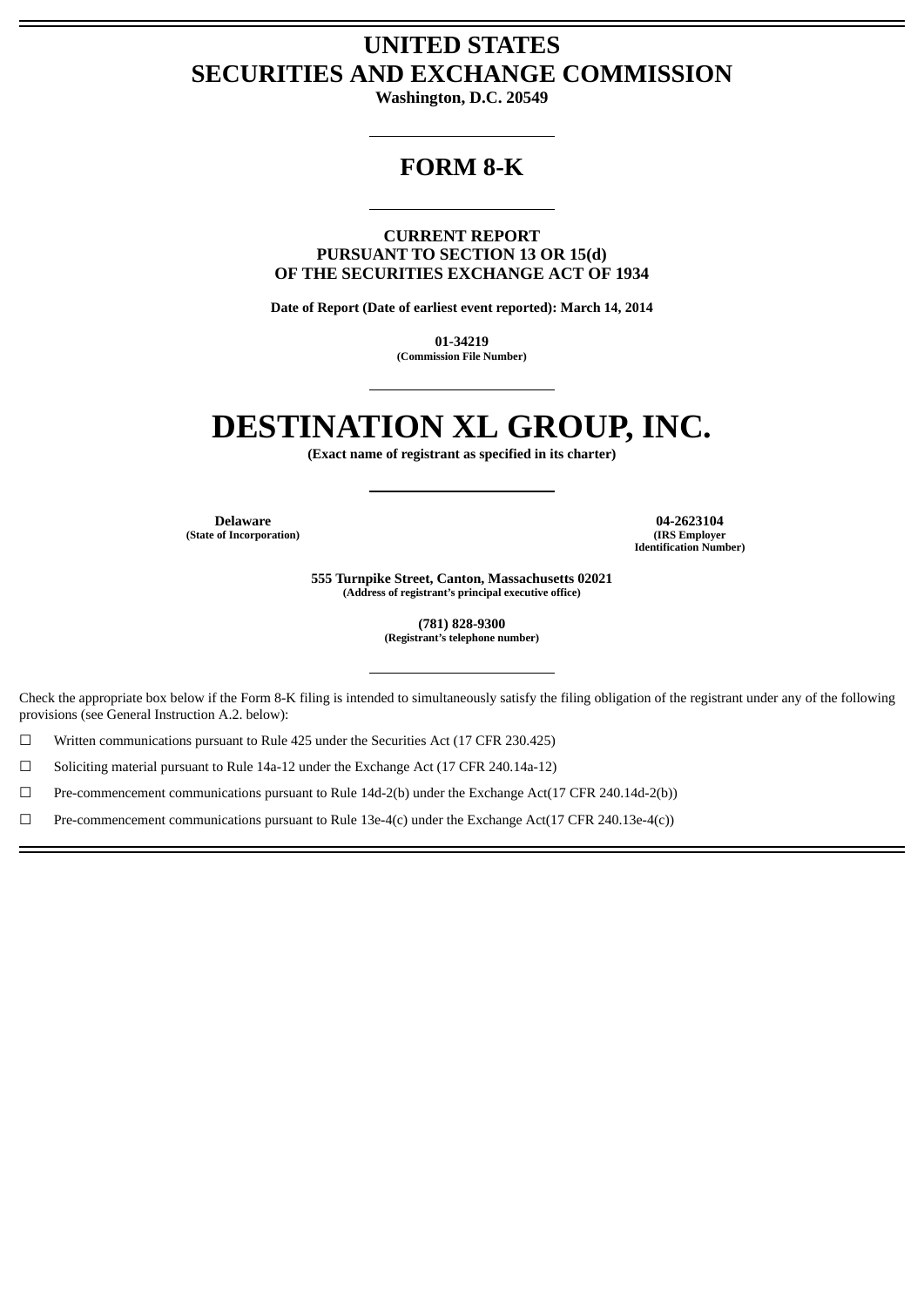# **Item 2.02 Results of Operations and Financial Condition.**

On March 14, 2014, Destination XL Group, Inc. (the "Company") issued a press release announcing the Company's operating results for the fourth quarter and fiscal year 2013. The Company also provided guidance for fiscal 2014. A copy of this press release is attached hereto as Exhibit 99.1.

#### **Item 9.01 Financial Statements and Exhibits.**

(d) Exhibits

| Exhibit<br>No. | Description                                                                             |
|----------------|-----------------------------------------------------------------------------------------|
| 99.1           | Press release announcing operating results for the fourth quarter and fiscal year 2013. |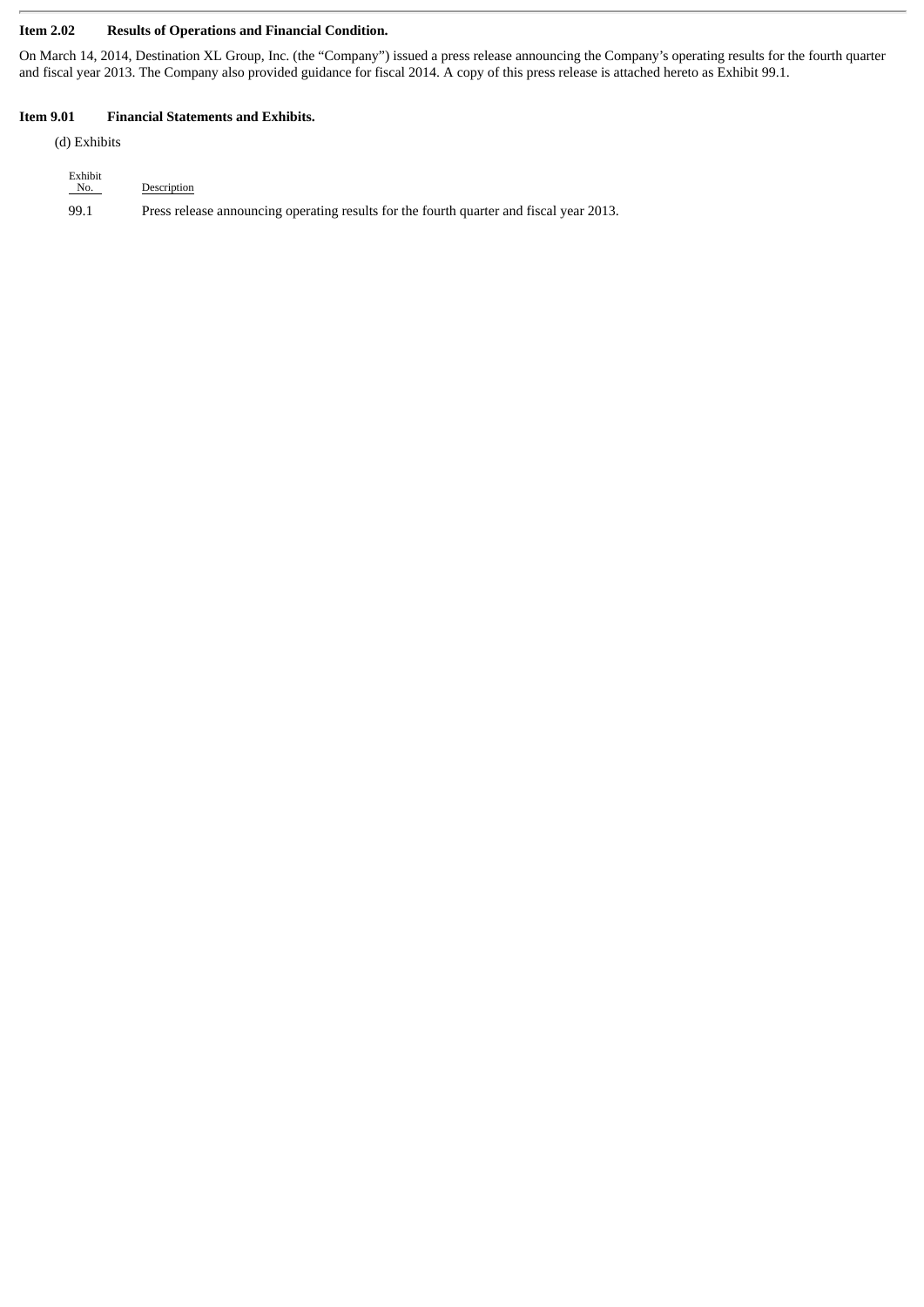# SIGNATURES

Pursuant to the requirements of the Securities Exchange Act of 1934, the registrant has duly caused this report to be signed on its behalf by the undersigned, thereunto duly authorized.

# DESTINATION XL GROUP, INC.

By: /s/ ROBERT S. MOLLOY

Name: Robert S. Molloy Title: Senior Vice President and General Counsel

Date: March 14, 2014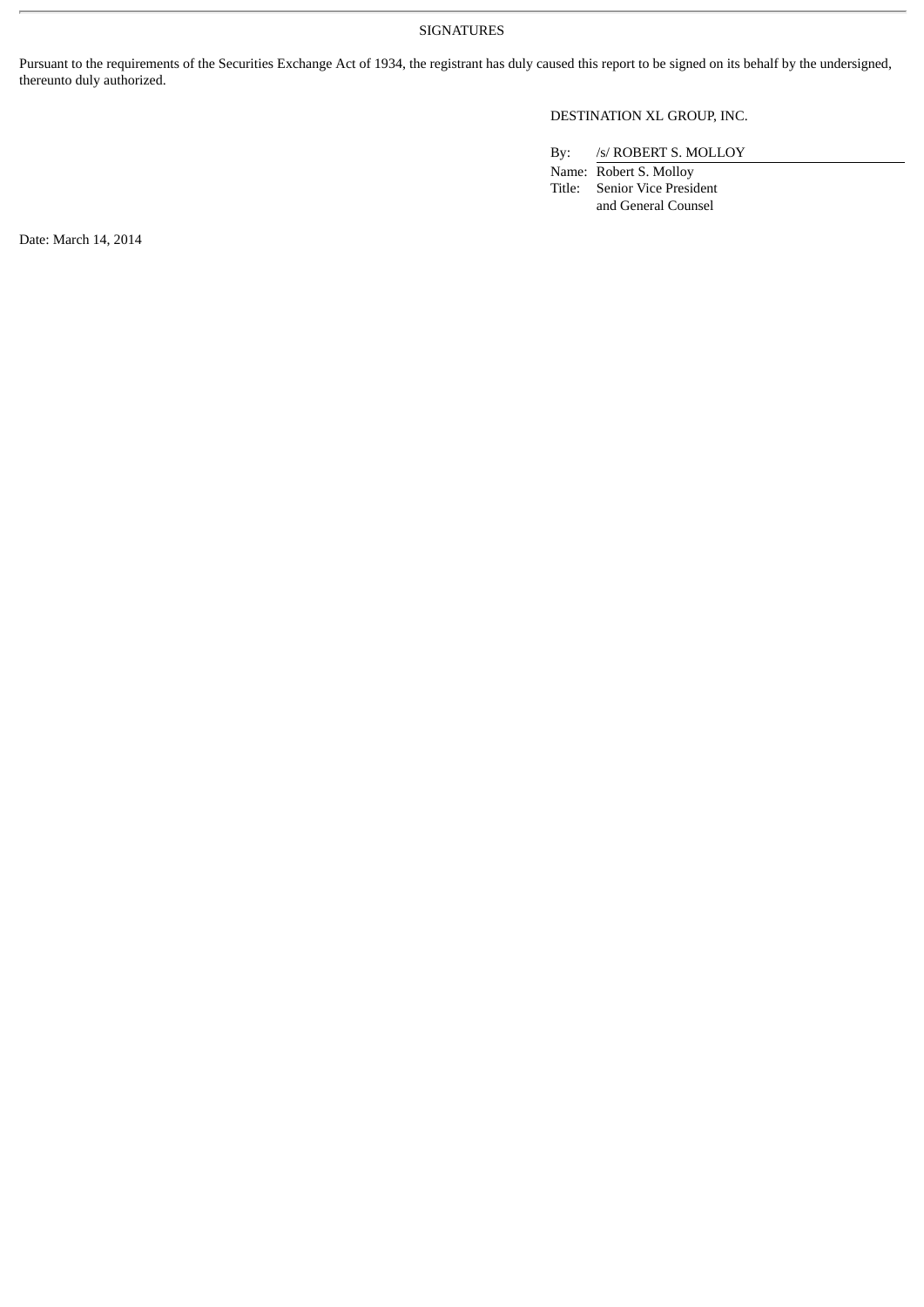

**CONTACT:** Jeff Unger Vice President Investor Relations (561) 482-9715

#### **Destination XL Group, Inc. Reports Fourth-Quarter and Fiscal Year-End 2013 Financial Results**

*Strong DXL Same Store Sales Increase of 13.6% for Q4*

*Successful Fall Marketing Campaign Improved DXL Brand Awareness to 25%*

*Company Announces Revised DXL Rollout Plan and Guidance for Fiscal Year 2014*

CANTON, Mass., March 14, 2014 – Destination XL Group, Inc. (NASDAQ: DXLG), the largest multi-channel specialty retailer of big & tall men's apparel and accessories, today reported operating results for the fourth quarter and full year of fiscal 2013.

#### **Fourth-Quarter Fiscal 2013 Highlights**

- Sales were \$108.5 million compared with \$114.9 million in the fourth quarter of fiscal 2012, of which \$33.3 million were from DXL stores compared with \$16.5 million in the fourth quarter of fiscal 2012.
- The Company operated a total of 99 DXL stores as of February 1, 2014 with a 13.6% same store sales increase for the 48 DXL stores opened longer than one year.
- U.S. e-commerce sales increased 6.1% compared with the fourth quarter of fiscal 2012.
- Opened 25 DXL stores and closed 40 Casual Male XL stores and 1 Rochester Clothing store.

#### **Comparable Sales**

The following is a summary of the breakdown of comparable sales for the fourth quarter of fiscal 2013:

|                                           |                                              |             | Comparable Sales % |  |
|-------------------------------------------|----------------------------------------------|-------------|--------------------|--|
|                                           |                                              | # of Stores | Change             |  |
| <b>Total Comparable Sales for Q4 2013</b> |                                              |             | $4.2\%$            |  |
| <b>Retail Business</b>                    | Total comparable retail stores               | 359         | 4.9%               |  |
|                                           | DXL comparable stores $(1)$                  | 99          | 15.7%              |  |
|                                           | Casual Male XL and Rochester Clothing stores | 260         | (0.9)%             |  |

#### **Direct Business 1.2%**

(1) Includes relocations. The 48 DXL stores which have been open more than one year had a same store sales increase of 13.6%.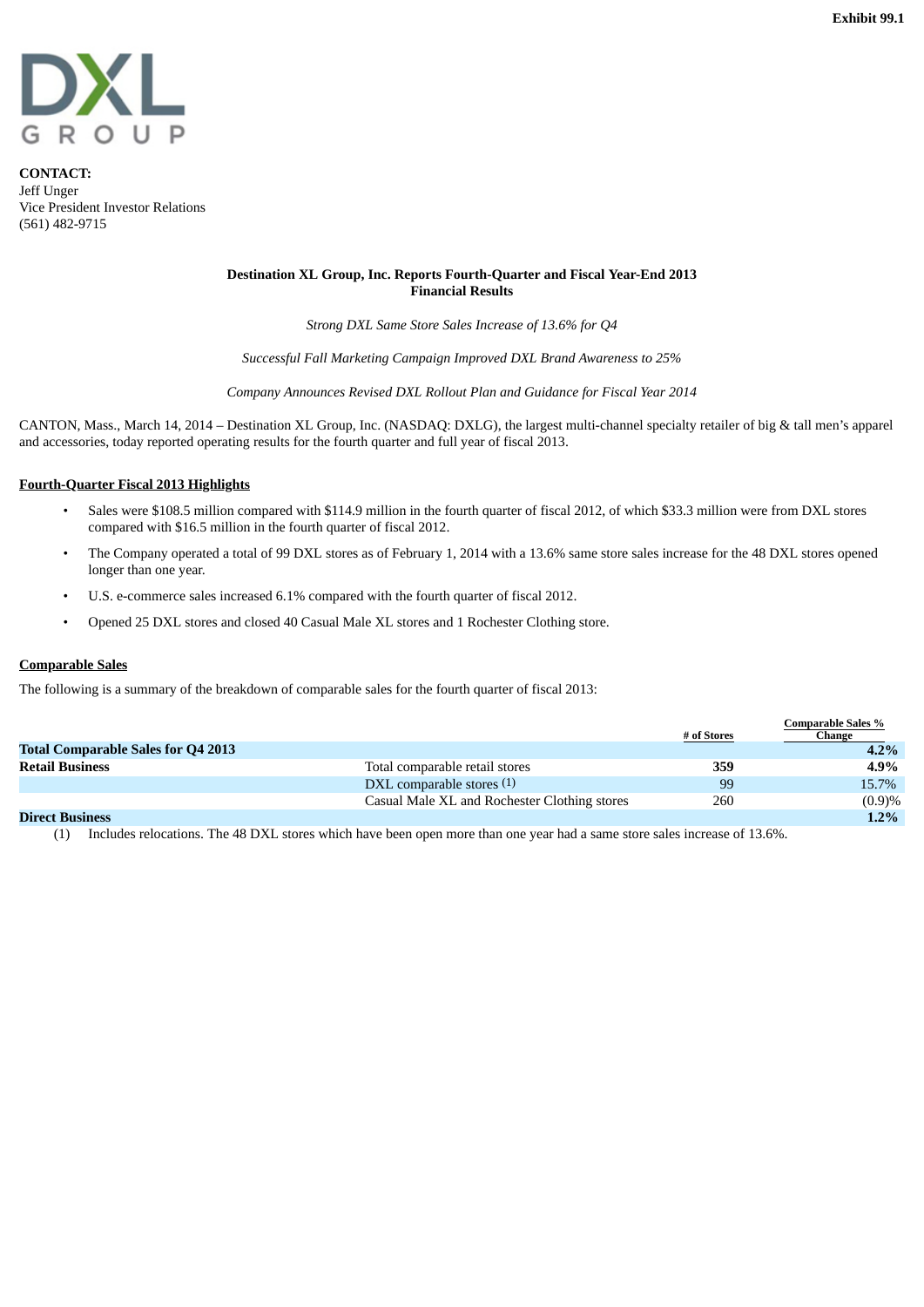#### **Management Comments**

"As previously announced, DXL's fourth-quarter fiscal 2013 results were in line with much of the retail industry, which faced challenges due to a sluggish retail environment, a shorter holiday selling season and adverse weather conditions in some geographies," said David Levin, President and Chief Executive Officer. "However, the fall national marketing campaign was a success, nearly doubling DXL brand awareness to 25% and contributing to the 13.6% increase in same store sales for the DXL stores open for more than one year. During the seven weeks that the campaign ran, from September through November, DXL store traffic increased 10%."

"Since accelerating the opening of DXL stores and closing our Casual Male stores nearly a year and a half ago, we have made significant progress in our transformation," said Levin. "During the past year, we opened half of the 102 DXL stores that are currently in operation. From that activity, we've been able to analyze a significant amount of empirical data with respect to the effectiveness of our store openings and closings. We have better insights into the optimal location and size of DXL stores and the importance of opening new stores prior to the Q4 holiday season. Moreover, we found that productivity does not decline at the remaining Casual Male XL stores as much as we had initially anticipated. With that knowledge, we have decided to open a smaller number of DXL stores this year and not to close Casual Male XL stores in advance of lease expirations, thereby avoiding early termination fees. Our revised plan is to complete the transformation by the end of 2017. This plan will increase cash flow to fund DXL store openings and will allow us to be more selective with respect to their locations and timing – two critically important factors. In fiscal 2014, we now plan to open approximately 40 DXL stores and to close approximately the same number of Casual Male XL stores."

"This optimization of our roll-out strategy does not change the final number of full-sized DXL stores in our portfolio and will help to secure the positive financial results we have projected. We are also opening a number of smaller-sized DXL stores in certain smaller markets which, if successful, could increase the final number of DXL stores. The Destination XL concept continues to hold exciting prospects for our Company and we are looking forward to launching a new marketing campaign in 2014 to further raise awareness for the brand," concluded Levin.

#### **Fourth-Quarter Fiscal 2013 Results**

#### *Sales*

For the fourth quarter of fiscal 2013, total sales were \$108.5 million compared with \$114.9 million in the fourth quarter of fiscal 2012. The decrease in total sales was due to a sluggish holiday selling season and adverse weather conditions in some regions, closed Casual Male XL stores in markets unrelated to a new DXL store that would have contributed approximately \$4.5 million of sales, and an additional week in the fourth quarter of fiscal 2012 that generated approximately \$5.9 million of sales. The decrease in sales was partially offset by a comparable sales increase of 4.2%, or \$4.3 million, compared with the fourth quarter of fiscal 2012.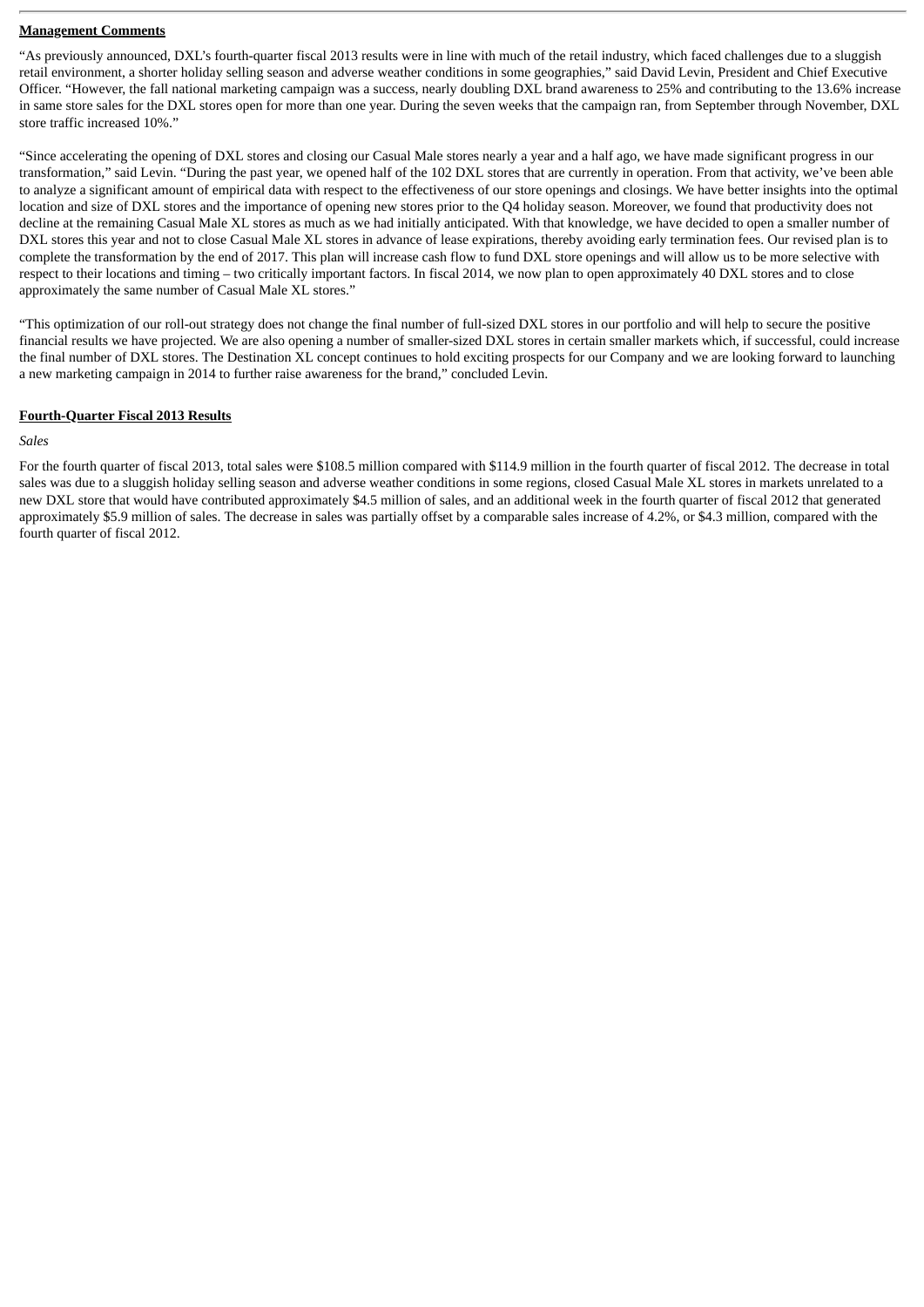For fiscal 2013, total sales were \$388.0 million compared with \$399.6 million for fiscal 2012. The decrease in total sales is due to closed Casual Male XL stores of \$16.2 million and one less week of sales of \$5.5 million partially offset by an increase in comparable sales. Comparable sales for fiscal 2013 increased approximately 3.0%, or \$11.1 million, compared with fiscal 2012. This increase consisted of an increase in retail stores of 4.7%, or \$14.3 million, partially offset by a decrease in the direct business of (4.4)%, or \$3.2 million.

#### *Gross Profit Margin*

For the fourth quarter of fiscal 2013, gross margin, inclusive of occupancy costs, was 45.3% compared with gross margin of 47.5% for the fourth quarter of fiscal 2012. The decrease of 220 basis points for the fourth quarter of fiscal 2013 was the result of an increase in occupancy costs of 180 basis points and a decrease in merchandise margin of 40 basis points. The increase in occupancy costs during the fourth quarter was due to pre-opening rent associated with the 25 DXL stores opened during the fourth quarter of fiscal 2013.

For fiscal 2013, gross margin decreased 50 basis points to 46.0% compared to fiscal 2012. The decrease of 50 basis points for the fiscal year was the result of an increase in occupancy costs of 110 basis points which was partially offset by an increase in merchandise margin of 60 basis points.

#### *Selling, General & Administrative*

SG&A expenses for the fourth quarter of fiscal 2013 were 44.1% of sales, compared with 37.7% in the fourth quarter of fiscal 2012. On a dollar basis, SG&A expenses increased 10.6% to \$47.9 million for the fourth quarter of fiscal 2013 from \$43.3 million for the prior-year quarter. The increase is primarily due to incremental costs of approximately \$1.9 million related to marketing expenses associated with the national marketing program, increased costs of approximately \$0.4 million to support the DXL concept, and approximately \$2.3 million in executive severance costs which were accrued at year end.

For fiscal 2013, SG&A as a percentage of sales were 44.0%, compared with 39.1% for fiscal 2012. SG&A expenses increased \$14.3 million to \$170.7 million for fiscal 2013 from \$156.4 million for fiscal 2012. This increase was primarily due to increased marketing costs of approximately \$9.3 million and executive severance costs of \$2.3 million.

#### *Depreciation and Amortization*

Depreciation and amortization for the fourth quarter of fiscal 2013 grew to \$7.3 million from \$4.2 million for the fourth quarter of fiscal 2012, primarily due to an increase in capital expenditures related to DXL store growth and an asset impairment charge of \$1.5 million related to stores that had a carrying value that exceeded fair value. For fiscal 2013 depreciation and amortization grew to \$20.8 million from \$15.5 million for fiscal 2012, primarily due to new store growth and the asset impairment charge.

#### *DXL Transition Costs*

The results for the fourth quarter of fiscal 2013 include DXL transition costs of approximately \$2.9 million, or \$0.04 per diluted share. These costs include \$1.6 million of pre-opening occupancy costs and lease exit costs, \$0.9 million of SG&A expenses related to pre-opening payroll, training and store operations and \$0.4 million related to trademark amortization.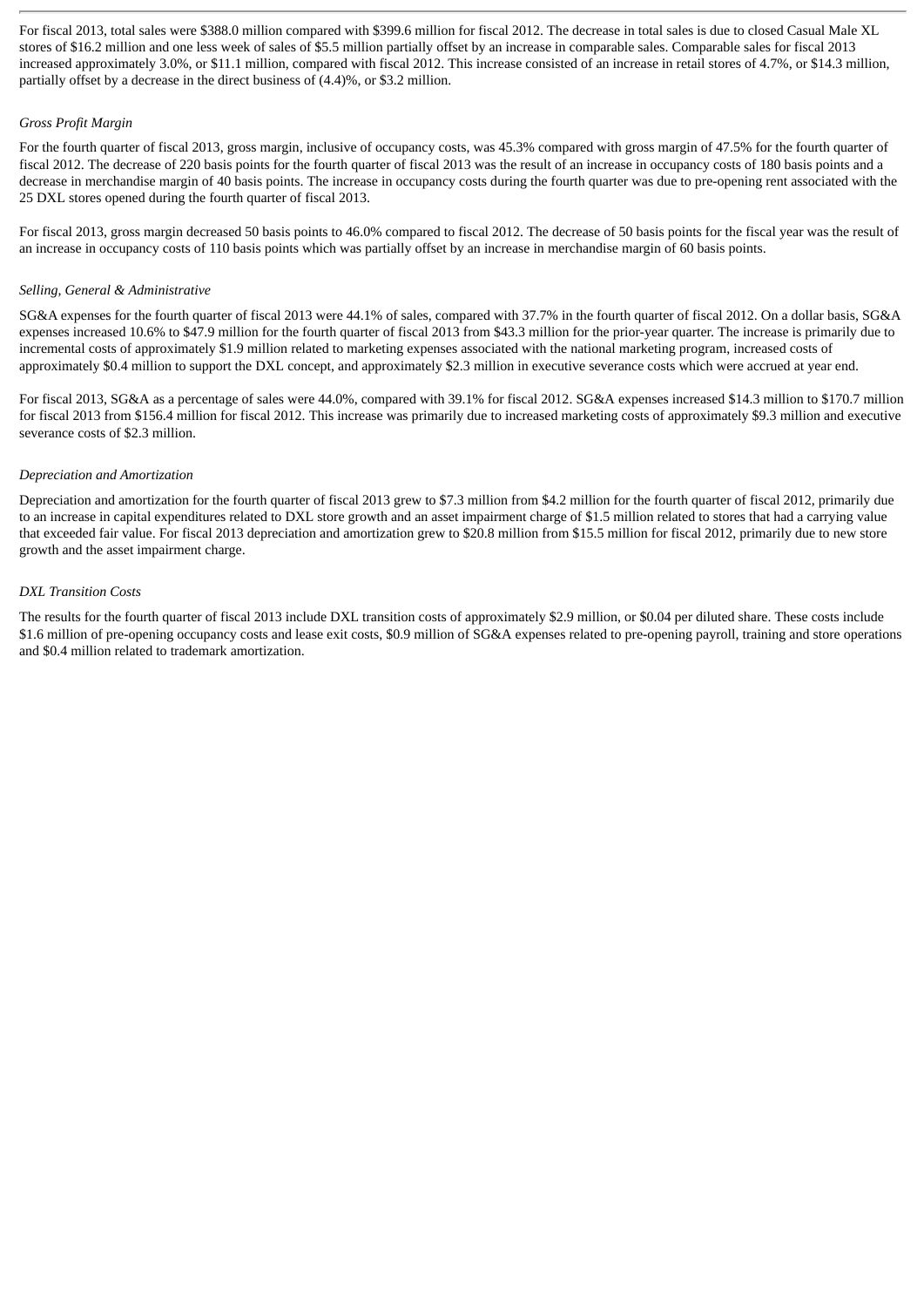For fiscal 2013, DXL transition costs were approximately \$11.2 million, or \$0.14 per diluted share. These costs include \$4.3 million of pre-opening occupancy costs and lease exit costs, \$5.3 million of SG&A expenses related to pre-opening payroll, training and store operations and \$1.6 million related to trademark amortization.

#### *Tax Rate*

During the fourth quarter of fiscal 2013, the Company recorded a non-cash charge of \$51.3 million to establish a full valuation allowance against its deferred tax assets. Without the impact of this charge, the effective tax rate was 40.2% for fiscal 2013 compared with 38.4% for fiscal 2012. The Company expects to continue providing a full valuation allowance against its deferred tax assets in fiscal 2014 and will not recognize any provision or benefit on its pre-tax earnings.

#### *Net Income (Loss)*

The net loss for the fourth quarter of fiscal 2013 was \$(55.1) million, or \$(1.14) per diluted share, compared with net income of \$4.2 million, or \$0.09 per diluted share, for the fourth quarter of fiscal 2012. Net loss for the fourth quarter of fiscal 2013 includes a non-cash charge of \$51.3 million to establish a full valuation allowance against the Company's deferred tax assets, approximately \$2.3 million in executive severance costs, \$1.5 million in asset impairments and \$2.9 million for DXL transition costs and Casual Male trademark amortization expense.

Net loss for fiscal 2013 was \$(59.8) million, or \$(1.23) per diluted share, compared with \$6.1 million, or \$0.13 per diluted share, for fiscal 2012. On a non-GAAP basis, the adjusted net loss for fiscal 2013, excluding the charge for the tax valuation allowance, asset impairments and executive severance, was \$(6.2) million, or \$(0.13) per diluted share. See the Non-GAAP table below for a complete reconciliation of non-GAAP adjusted net loss and adjusted net loss per diluted share to net loss and net loss per diluted share, on a GAAP basis.

#### *Cash Flow*

Cash flow from operations was \$24.9 million for fiscal 2013 compared with \$29.9 million for fiscal 2012. Free cash flow from operations (as defined under "Non-GAAP Measures" in this press release) decreased by \$26.7 million to \$(29.2) million from \$(2.5) million for fiscal 2012, due to an increase in capital expenditures of \$21.7 million related to DXL store openings and a decrease of \$5.0 million in cash flow from operations.

#### *Balance Sheet & Liquidity*

At February 1, 2014, the Company had cash and cash equivalents of \$4.5 million, outstanding borrowings of \$9.0 million, and \$75.5 million available under its credit facility. During fiscal 2013, the Company supplemented its borrowing capacity under its \$100.0 million credit facility by entering into equipment financing loans totaling approximately \$16.7 million at February 1, 2014.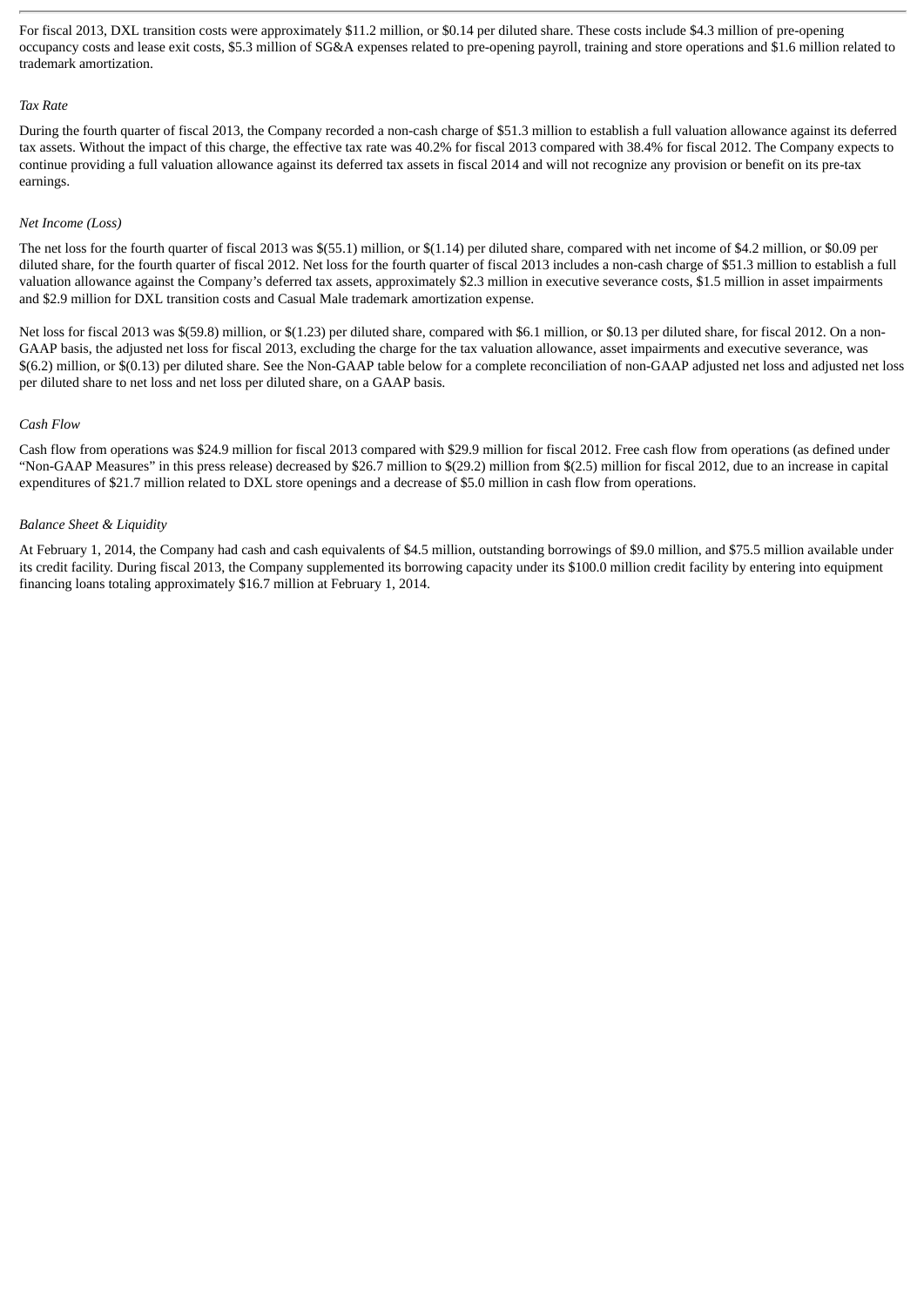Inventory was \$105.6 million at the end of fiscal 2013, compared with \$104.2 million at the end of fiscal 2012. At February 1, 2014, compared with February 2, 2013, inventory dollars increased 1.3%, while units decreased by 6.9%. The 1.3% increase in inventory value is due primarily to increase branded apparel. With a greater number of DXL stores open, the Company has a greater mix of higher cost branded apparel.

# **Retail Store Information**

The following is a summary of the store count, with respective square footage by store concept:

|                           |                | Year End 2011     |                       | Year End 2012     |                       | Year End 2013     | Year End 2014E |                   |
|---------------------------|----------------|-------------------|-----------------------|-------------------|-----------------------|-------------------|----------------|-------------------|
|                           | # of<br>Stores | Sq Ft.<br>(000's) | # of<br><b>Stores</b> | Sq Ft.<br>(000's) | # of<br><b>Stores</b> | Sa Ft.<br>(000's) | # of Stores    | Sq Ft.<br>(000's) |
| <b>Casual Male XL</b>     | 420            | .,496             | 352                   | 1.241             | 250                   | 880               | 212            | 747               |
| <b>Destination XL</b>     | 16             | 159               | 48                    | 475               | 99                    | 915               | 139            | .226              |
| <b>Rochester Clothing</b> | 14             | 122               | ᅩ                     | 108               | 10                    | 88                |                | 75                |
| <b>Total</b>              | 450            | .777              | 412                   | 1,824             | 359                   | 1.883             | 359            | 2,048             |

#### **Fiscal 2014 Outlook**

The Company expects:

- A comparable sales increase of approximately 5.6% and total sales in the range of \$405.0 to \$410.0 million.
- A same store sales increase of between 13% to 15% for the approximately 99 DXL stores that will have been open for one year.
- Gross profit margin to increase 20 to 90 basis points.
- SG&A costs between \$175.0 to \$176.7 million.
- Operating margin of between (2.0%) to (2.8%).
- For comparative purposes to fiscal 2013 earnings, assuming a normal tax benefit of approximately 40%, the loss per diluted share for fiscal 2014, on a non-GAAP basis, is expected to be approximately \$(0.12) to \$(0.16). See "Non-GAAP Measures." Loss per diluted share in the range of \$(0.21) to \$(0.27). The Company expects to continue to provide a full valuation allowance against its deferred tax assets in fiscal 2014 and will not recognize any income tax benefit or provision in fiscal 2014.
- Capital expenditures, net of tenant allowances, of approximately \$36.4 million, or a \$7.8 million reduction from fiscal 2013.
- Borrowings at the end of fiscal 2014 in the range of \$30.0 to \$35.0 million under the credit facility, with equipment financings of approximately \$20.0 million.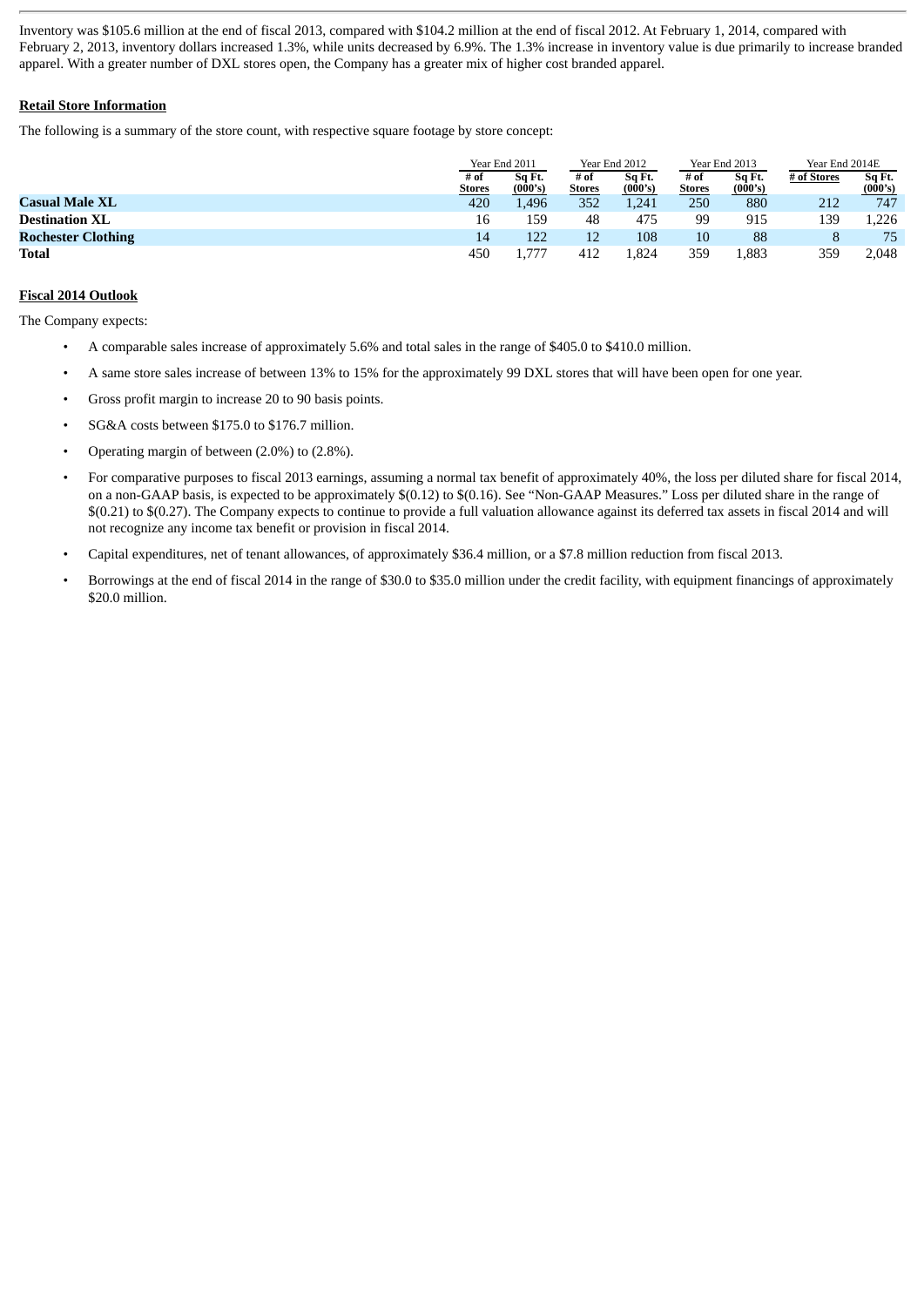# **Conference Call**

The Company will hold a conference call to review its financial results and business highlights today, Friday, March 14, 2014 at 9:00 a.m. ET. To listen to the live webcast, visit the "Investor Relations" section of the Company's website. The live call also can be accessed by dialing: (888) 505-4369. Please reference conference ID: 5302522. An archived version of the webcast may be accessed by visiting the "Events" section of the Company's website for up to one year.

During the conference call, the Company may discuss and answer questions concerning business and financial developments and trends. The Company's responses to questions, as well as other matters discussed during the conference call, may contain or constitute information that has not been disclosed previously.

#### **Non-GAAP Measures**

In addition to financial measures prepared in accordance with generally accepted accounting principles ("GAAP"), the above discussion refers to free cash flow which is a non-GAAP measure. The presentation of this non-GAAP measure is not a measure determined by GAAP and should not be considered superior to or as a substitute for net income or cash flows from operating activities or any other measure of performance derived in accordance with GAAP. In addition, all companies do not calculate non-GAAP financial measures in the same manner and, accordingly, the measure "free cash flows" presented in this release may not be comparable to similar measures used by other companies. The Company believes the inclusion of the non-GAAP measure helps investors gain a better understanding of the Company's performance, especially when comparing such results to previous periods. The Company calculates free cash flows as cash flow from operating activities less capital expenditures and less discretionary store asset acquisitions, if applicable. See table below for reconciliation.

The Net Income (Loss) discussion above refers to non-GAAP adjusted net loss of \$(6.2) million and related non-GAAP diluted loss per share of \$(0.13) for fiscal 2013. These measures should not be considered superior to or as a substitute for net loss or diluted loss per share derived in accordance with GAAP. The Company believes that these non-GAAP measures are useful as an additional means for investors to evaluate the Company's operating results, when reviewed in conjunction with the Company's GAAP financial statements. The Company believes the inclusion of these non-GAAP measures enhance an investor's understanding of the underlying trends in the Company's business and provide for better comparability between different periods in different years.

The Fiscal 2014 Outlook discussion above refers to an expected loss per diluted share, on a non-GAAP basis, of \$(0.12) to \$(0.16) per diluted share, assuming a normalized tax rate of 40%. This loss per diluted share was calculated by taking the expected loss per diluted share, on a GAAP basis, of \$(0.21) to \$(0.27) and multiplying each number by an assumed tax rate of 40% resulting in an assumed income tax benefit of \$0.09 to \$0.11 per diluted share. Adding the income tax benefit to the net loss results in a loss per share of \$(0.12) to \$(0.16) per share, on a non-GAAP basis. The inclusion of this non-GAAP measure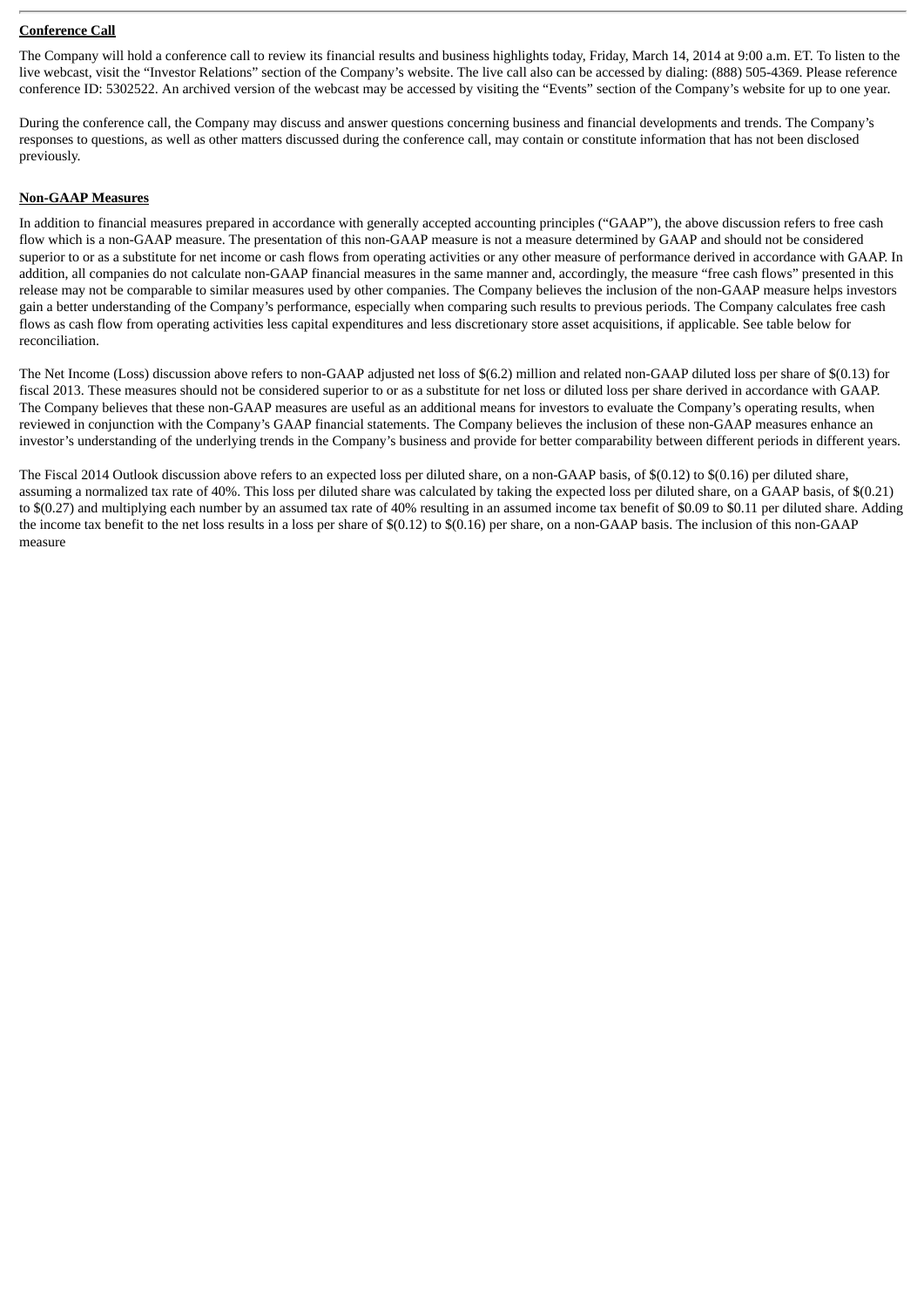should not be considered superior to or as a substitute for the loss per diluted share derived in accordance with GAAP. The Company believes the presentation of this non-GAAP information is meaningful and provides comparability to prior year results.

## **About Destination XL Group, Inc.**

Destination XL Group, Inc. is the largest multi-channel specialty retailer of big & tall men's apparel with operations throughout the United States, Canada and in London, England. The retailer operates under six brands: Destination XL®, Casual Male XL, Rochester Clothing, B&T Factory Direct, ShoesXL and LivingXL. Several e-commerce sites, including www.destinationxl.com, and brand mailers make up the Company's direct-to-consumer business. With more than 2,000 private label and name-brand styles to choose from, customers are provided with a unique blend of wardrobe solutions not available at traditional retailers. The Company is headquartered in Canton, Massachusetts. For more information, please visit the Company's investor relations website: http://investor.destinationxl.com/.

# **Forward-Looking Statements**

Certain information contained in this press release, including cash flows, operating margins, store counts, costs, capital expenditures, borrowings, revenue and earnings expectations for fiscal 2014 and beyond, constitutes forward-looking statements under the federal securities laws. The discussion of forwardlooking information requires management of the Company to make certain estimates and assumptions regarding the Company's strategic direction and the effect of such plans on the Company's financial results. The Company's actual results and the implementation of its plans and operations may differ materially from forward-looking statements made by the Company. The Company encourages readers of forward-looking information concerning the Company to refer to its filings with the Securities and Exchange Commission, including without limitation, its Annual Report on Form 10-K filed on March 15, 2013, that set forth certain risks and uncertainties that may have an impact on future results and direction of the Company.

Forward-looking statements contained in this press release speak only as of the date of this release. Subsequent events or circumstances occurring after such date may render these statements incomplete or out of date. The Company undertakes no obligation and expressly disclaims any duty to update such *statements.*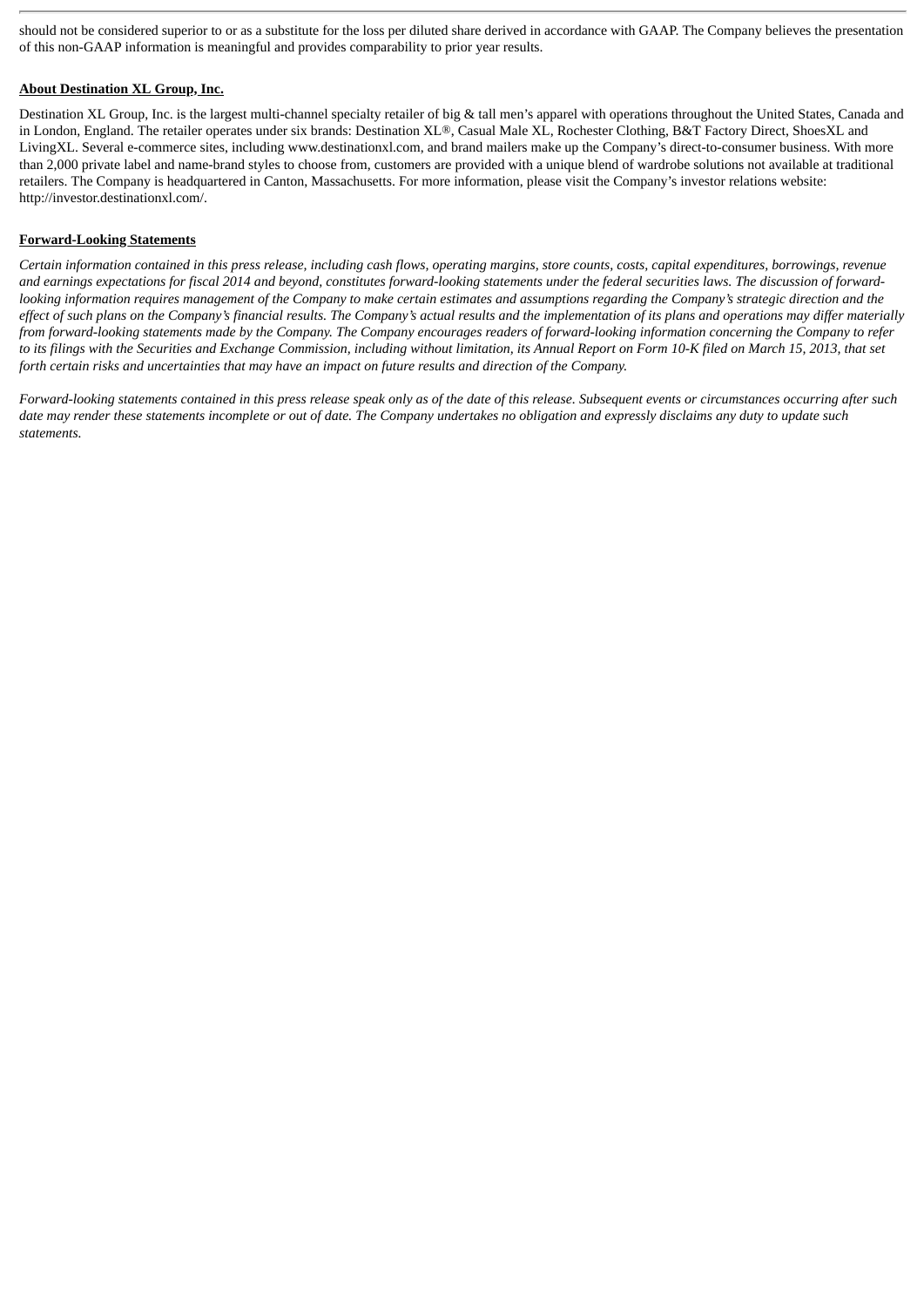#### DESTINATION XL GROUP, INC. CONSOLIDATED STATEMENTS OF OPERATIONS (In thousands, except per share data)

|                                                              |     | For the three months ended<br>February 1, 2014<br>February 2, 2013 |              |         |    | For the year ended<br>February 1, 2014 | February 2, 2013 |          |  |
|--------------------------------------------------------------|-----|--------------------------------------------------------------------|--------------|---------|----|----------------------------------------|------------------|----------|--|
| <b>Sales</b>                                                 | \$. | 108,539                                                            | $\mathbb{S}$ | 114,858 | \$ | 387,983                                | \$               | 399,640  |  |
| Cost of goods sold including occupancy                       |     | 59,379                                                             |              | 60,346  |    | 209,569                                |                  | 213,881  |  |
| Gross profit                                                 |     | 49,160                                                             |              | 54,512  |    | 178,414                                |                  | 185,759  |  |
| Expenses:                                                    |     |                                                                    |              |         |    |                                        |                  |          |  |
| Selling, general and administrative                          |     | 47,900                                                             |              | 43,292  |    | 170,652                                |                  | 156,366  |  |
| Depreciation and amortization                                |     | 7,291                                                              |              | 4,191   |    | 20,841                                 |                  | 15,469   |  |
| <b>Total expenses</b>                                        |     | 55,191                                                             |              | 47,483  |    | 191,493                                |                  | 171,835  |  |
| Operating income (loss)                                      |     | (6,031)                                                            |              | 7,029   |    | (13,079)                               |                  | 13,924   |  |
| Interest expense, net                                        |     | (347)                                                              |              | (183)   |    | (1,046)                                |                  | (621)    |  |
| Income (loss) from continuing operations before income taxes |     | (6,378)                                                            |              | 6,846   |    | (14, 125)                              |                  | 13,303   |  |
| Provision for income taxes                                   |     | 48,769                                                             |              | 2,627   |    | 45,661                                 |                  | 5,244    |  |
| Income (loss) from continuing operations                     |     | (55, 147)                                                          |              | 4,219   |    | (59,786)                               |                  | 8,059    |  |
| Loss from discontinued operations, net of taxes              |     |                                                                    |              |         |    |                                        |                  | (1, 933) |  |
| Net income (loss)                                            |     | (55, 147)                                                          | \$           | 4,219   | \$ | (59, 786)                              | \$               | 6,126    |  |
| Net income (loss) per share - basic and diluted:             |     |                                                                    |              |         |    |                                        |                  |          |  |
| Income (loss) from continuing operations                     | \$  | (1.14)                                                             | \$           | 0.09    | \$ | (1.23)                                 | \$               | 0.17     |  |
| Loss from discontinued operations                            | \$  |                                                                    | \$           |         | \$ |                                        | \$               | (0.04)   |  |
| Net income (loss) per share -basic and diluted               | \$  | (1.14)                                                             | \$           | 0.09    | \$ | (1.23)                                 | \$               | 0.13     |  |
| Weighted-average number of common shares outstanding:        |     |                                                                    |              |         |    |                                        |                  |          |  |
| <b>Basic</b>                                                 |     | 48,568                                                             |              | 48,115  |    | 48,473                                 |                  | 47,947   |  |
| <b>Diluted</b>                                               |     | 48,568                                                             |              | 48,504  |    | 48,473                                 |                  | 48,385   |  |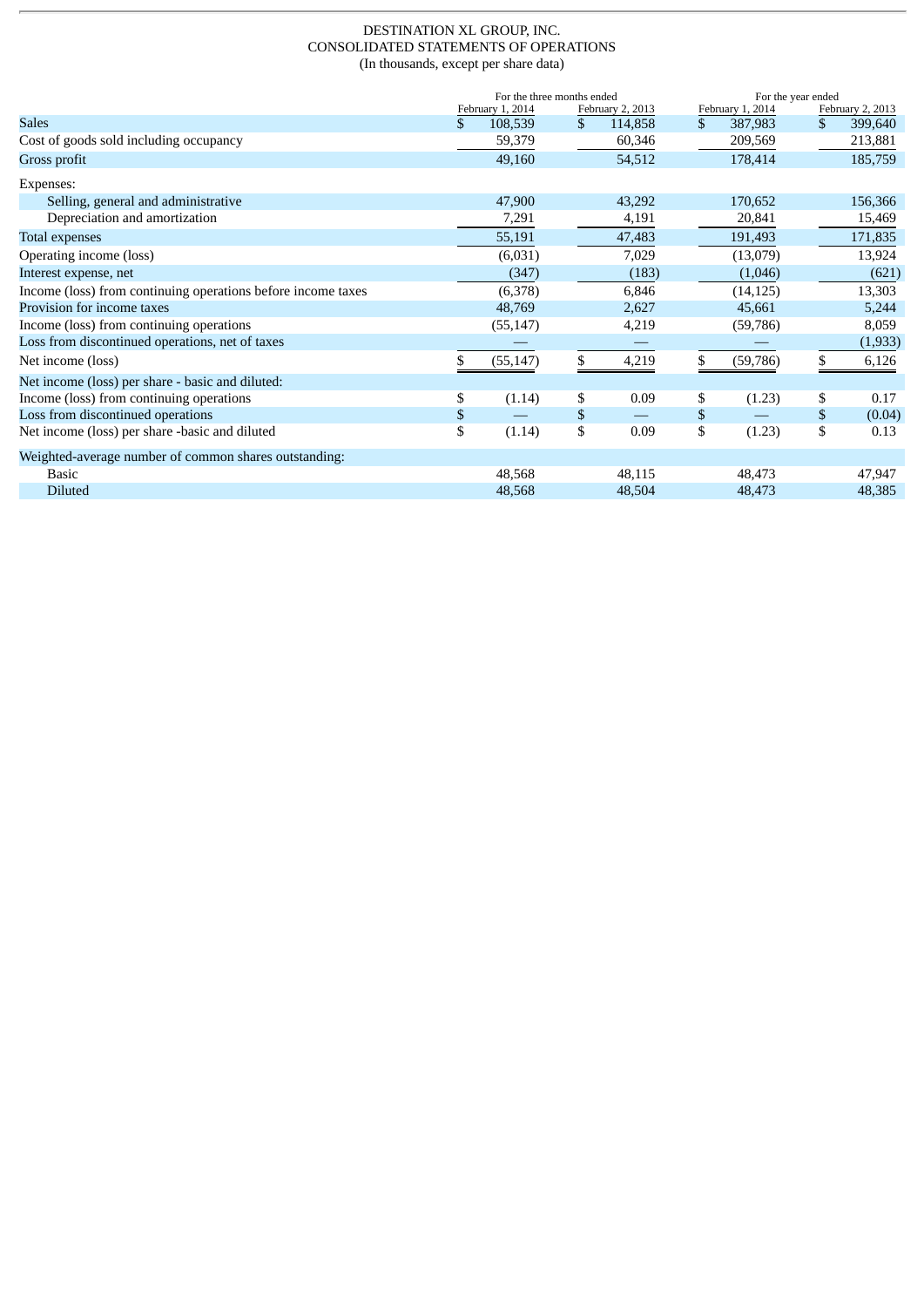# DESTINATION XL GROUP, INC. CONSOLIDATED BALANCE SHEETS February 1, 2014 and February 2, 2013 (In thousands)

|                                                          | February 1,<br>2014 | February 2,<br>2013 |
|----------------------------------------------------------|---------------------|---------------------|
| <b>ASSETS</b>                                            |                     |                     |
|                                                          |                     |                     |
| Cash and cash equivalents                                | \$<br>4,544         | \$8,162             |
| <b>Inventories</b>                                       | 105,556             | 104,211             |
| Other current assets                                     | 16,341              | 20,713              |
| Property and equipment, net                              | 102,939             | 65,942              |
| Intangible assets                                        | 4,393               | 6,256               |
| Deferred tax assets                                      |                     | 38,688              |
| Other assets                                             | 3,608               | 1,973               |
| <b>Total assets</b>                                      | \$237,381           | \$245,945           |
| LIABILITIES AND STOCKHOLDERS' EQUITY                     |                     |                     |
| Accounts payable, accrued expenses and other liabilities | \$89,090            | \$65,683            |
| Borrowings under credit facility                         | 9,029               |                     |
| Long-term debt, including current portion                | 16,706              |                     |
| Deferred gain on sale-leaseback                          | 17,585              | 19,050              |
| Stockholders' equity                                     | 104,971             | 161,212             |
| Total liabilities and stockholders' equity               | \$237,381           | \$245,945           |